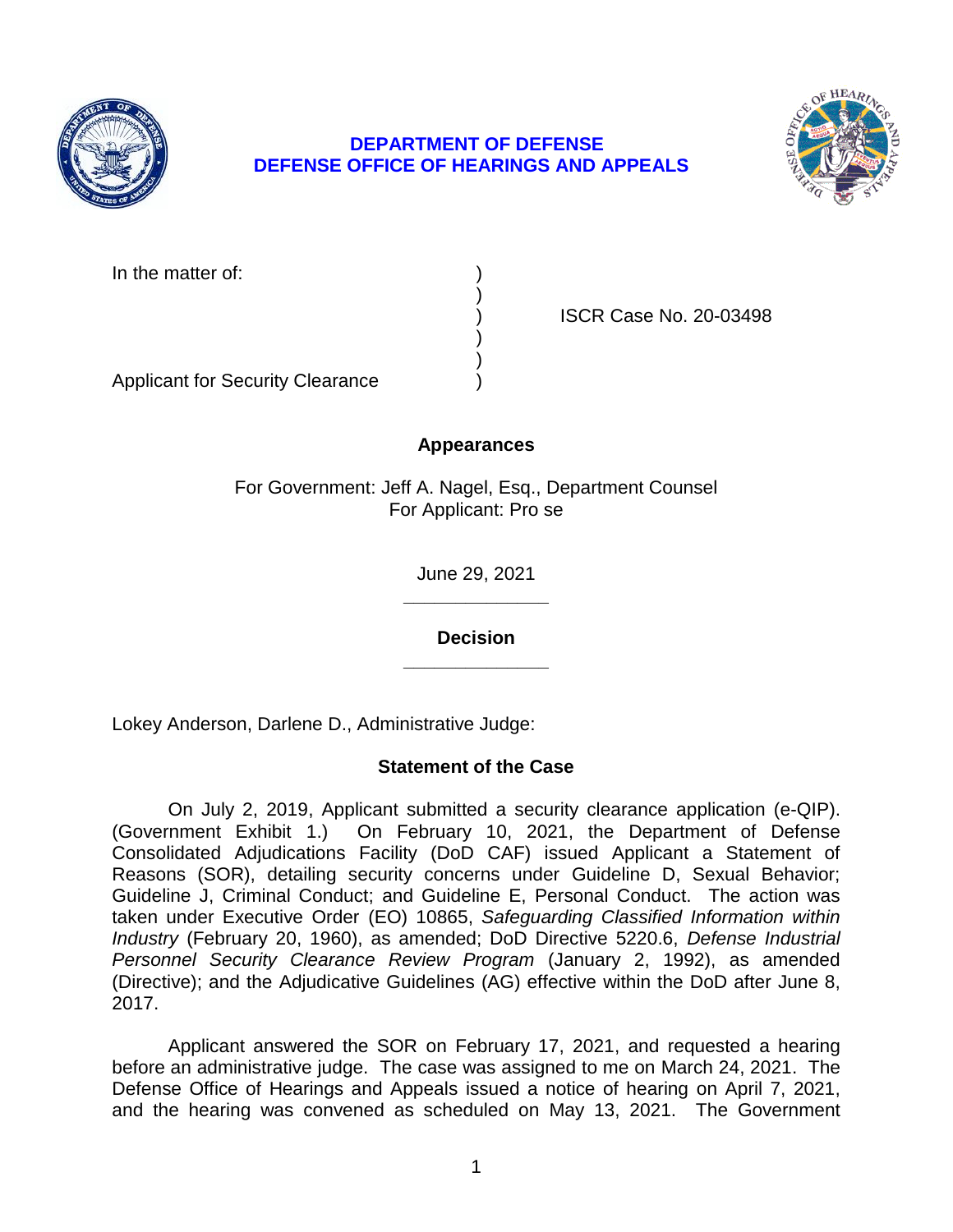offered four exhibits, referred to as Government Exhibits 1 through 4, which were admitted without objection. The Applicant offered no exhibits. Applicant testified on his own behalf. The record remained open until close of business on May 27, 2021, to allow the Applicant the opportunity to submit additional documentary evidence. Applicant submitted one documentary exhibit, consisting of five performance evaluations from his employer, referred to collectively as Applicant's Exhibit A, which was admitted into evidence without objection. DOHA received the transcript of the hearing (Tr.) on May 26, 2021.

#### **Findings of Fact**

 Applicant is 40 years old. He is unmarried and has no children. He has a Bachelor's degree in Computer Engineering and Computer Science. He is employed by a defense contractor as a Software Engineer. He is seeking to retain a security clearance in connection with his employment.

clearance in connection with his employment.<br>Applicant has a history of sexual misconduct extending over a period of twelve years. (Government Exhibits 3 and 4.) He began working for his current employer in July 2002, and has held a security clearance since about 2003 or 2005. (Government Exhibit 1, and Tr. p. 49.) Applicant admits in part and denies in part the sole factual allegation set forth in the SOR. (Applicant's Answer to the SOR.)

 Applicant was born in Burma, Myanmar. He came to the United States at the age of four. He grew up in the United States, and obtained his college degree here. After graduating from college, he was hired by his current employer with whom he has worked for the past nineteen years. He possessed a security clearance for fifteen years without incident. He has a favorable work history. Over the years, he has received salary increases and promotions for good performance. (Tr. p. 23.)

 In May 2017, during an interview with a polygraph examiner as part of a security clearance background investigation conducted by another agency, Applicant disclosed that he paid prostitutes for sexual intercourse and other sexual services, both in the United States and overseas on at least 27 occasions between 2008 and 2016. In 2017, Applicant was denied his security clearance by another agency as a result of the on at least three more occasions, the most recent time occurred in 2019. He estimates that over the years, he has spent approximately \$6,500 for sexual services. Applicant states that he paid prostitutes for sex in the United States and in foreign countries while on vacation. Applicant further stated that he knew soliciting prostitution was illegal in the United States. He also acknowledged that it was dangerous. Despite this, he stated that he never picked up a random prostitute. He figured that since he did not pick the girls up off of the street, but, instead went to a massage parlor to obtain their services, in a country where he believed it to be legal, it was less risky. To him, it appeared to be like official business in those places. (Tr. pp. 29-42.) Applicant has never reported any of this sexual misconduct to his security officer or to anyone at his company. (Tr. p. 29.) investigation. Following this denial, Applicant continued to engage in sexual misconduct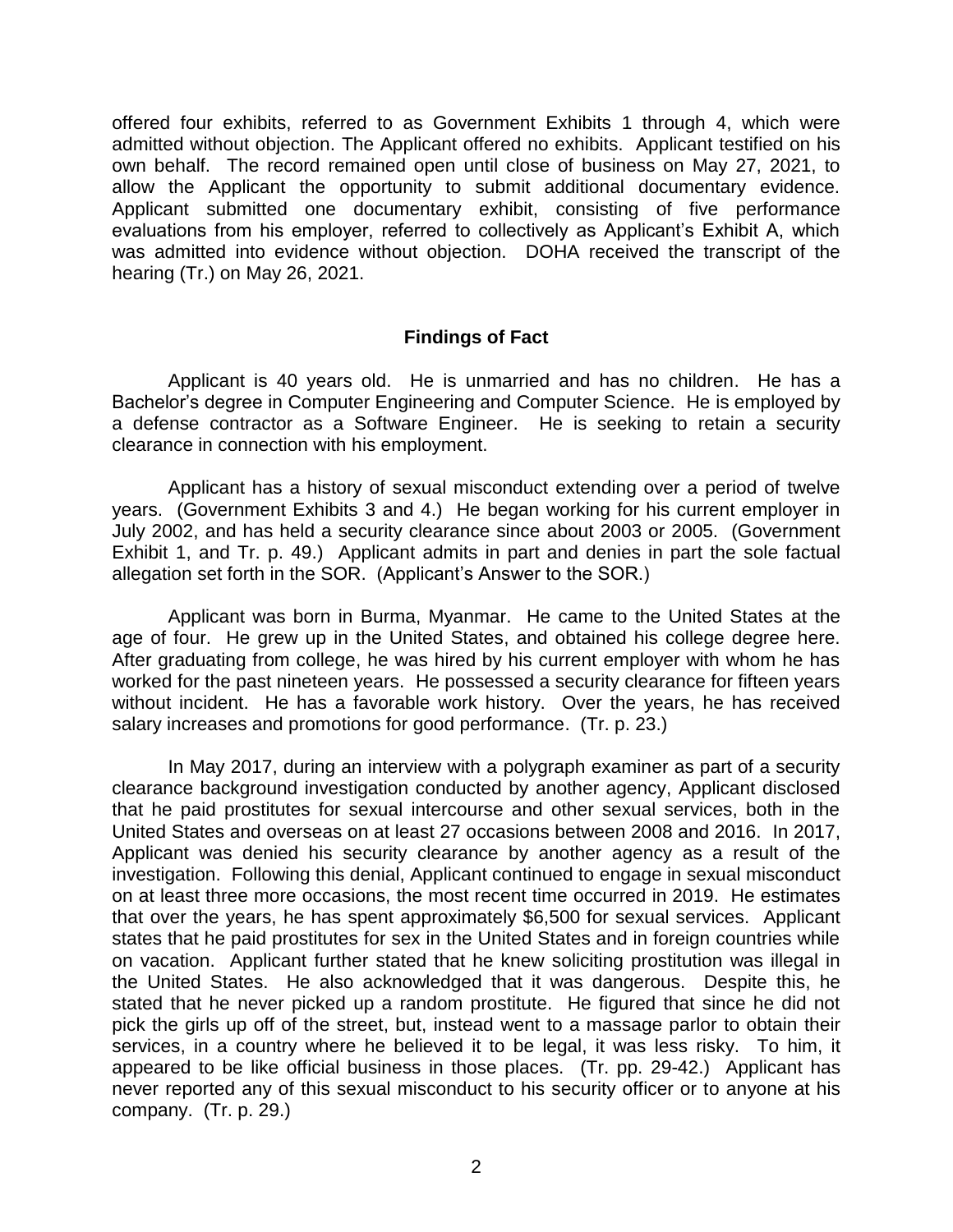Applicant further explained that when he was in a foreign country and sought out sexual services from a prostitute, he did not know that it could have an impact on his security clearance. He believed it to be legal in the foreign country he was visiting and so he did not give it any further concern. During his interview on May 2017, Applicant stated that he did not see anything wrong with this type of behavior. He adds that his sexual activities have always been private, consensual and discreet. He has never sought treatment for sexual addiction nor does he believe he has a problem in this area. Applicant has not hired a prostitute for sex since 2019.

 Five performance evaluations of the Applicant for the periods from 2016 through 2020 are all favorable. Applicant has been rated as either an "Excellent Performer" or a "Top Performer" during these rating periods. (Applicant's Exhibit A.)

#### **Policies**

 When evaluating an applicant's suitability for a security clearance, the administrative judge must consider the adjudicative guidelines (AG). In addition to brief introductory explanations for each guideline, the adjudicative guidelines list potentially disqualifying conditions and mitigating conditions, which are to be used in evaluating an applicant's eligibility for access to classified information.

 These guidelines are not inflexible rules of law. Instead, recognizing the complexities of human behavior, administrative judges apply the guidelines in conjunction with the factors listed in AG ¶ 2 describing the adjudicative process. The commonsense decision. According to AG  $\P$  2(a), the entire process is a conscientious scrutiny of a number of variables known as the whole-person concept. The administrative judge must consider all available, reliable information about the person, administrative judge's overarching adjudicative goal is a fair, impartial, and past and present, favorable and unfavorable, in making a decision.

The protection of the national security is the paramount consideration. AG  $\P$  2(b) eligibility will be resolved in favor of the national security." In reaching this decision, I have drawn only those conclusions that are reasonable, logical, and based on the requires that "[a]ny doubt concerning personnel being considered for national security evidence contained in the record.

 Directive ¶ E3.1.14, requires the Government to present evidence that establishes controverted facts alleged in the SOR. Under Directive ¶ E3.1.15, the "applicant is responsible for presenting witnesses and other evidence to rebut, explain, and has the ultimate burden of persuasion as to obtaining a favorable clearance extenuate, or mitigate facts admitted by the applicant or proven by Department Counsel, decision."

 A person who applies for access to classified information seeks to enter into a fiduciary relationship with the Government predicated upon trust and confidence. This relationship transcends normal duty hours and endures throughout off-duty hours. The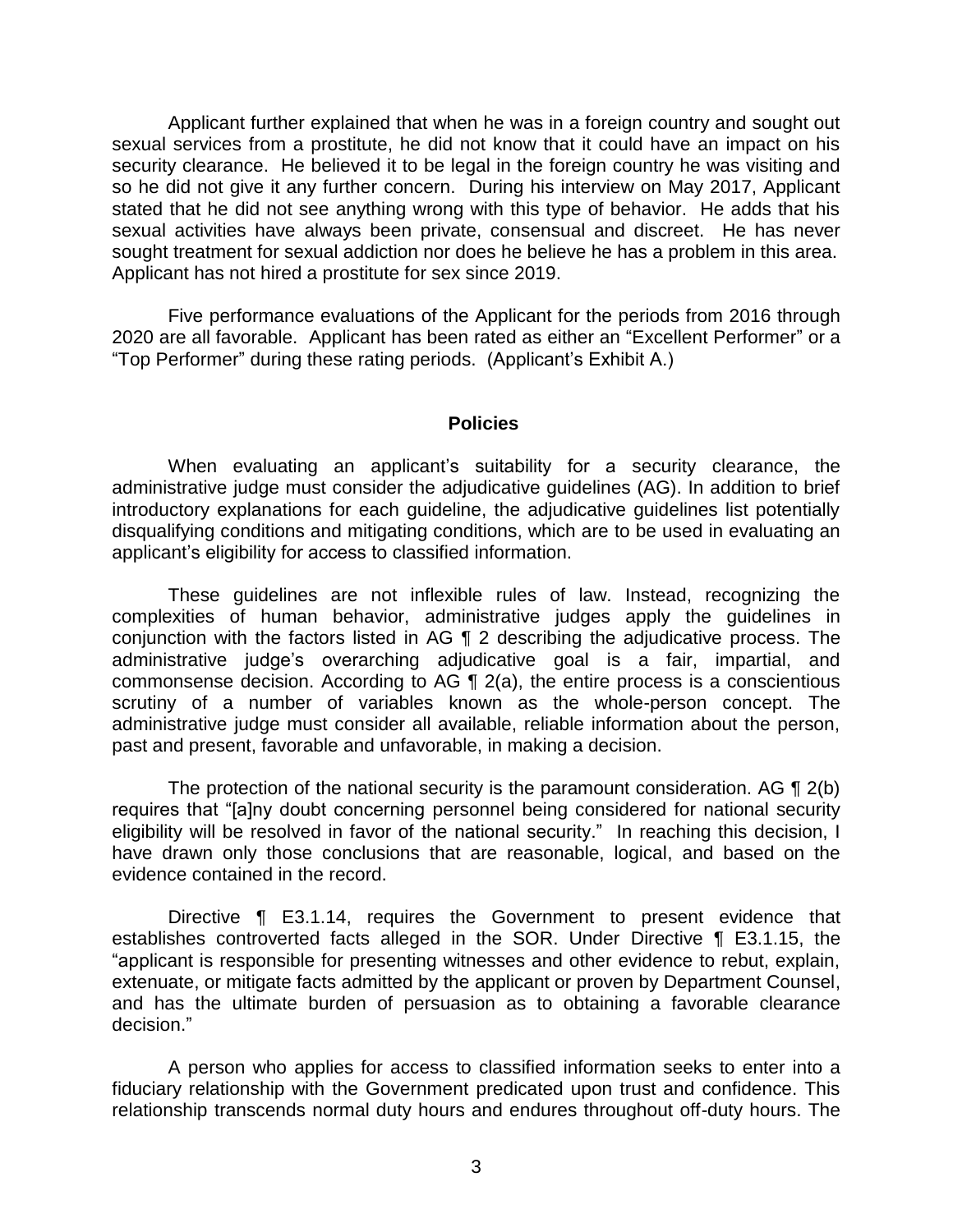Government reposes a high degree of trust and confidence in individuals to whom it grants access to classified information. Decisions include, by necessity, consideration of the possible risk the applicant may deliberately or inadvertently fail to protect or safeguard classified information. Such decisions entail a certain degree of legally permissible extrapolation as to potential, rather than actual, risk of compromise of classified information.

 Section 7 of EO 10865 provides that adverse decisions shall be "in terms of the national interest and shall in no sense be a determination as to the loyalty of the applicant concerned." *See also* EO 12968, Section 3.1(b) (listing multiple prerequisites for access to classified or sensitive information).

#### **Analysis**

#### **Guideline D, Sexual Behavior**

The security concern relating to the guideline for Sexual Behavior is set out in AG ¶ 12:

Sexual Behavior that involves a criminal offense; reflects a lack of judgment or discretion; or may subject the individual to undue influence of coercion, exploitation, or duress. These issues, together or individually, may raise questions about an individual's judgment, reliability, trustworthiness, and ability to protect classified or sensitive information. Sexual behavior includes conduct occurring in person or via audio, visual, electronic, or written transmission. No adverse inference concerning the standard in this Guideline may be raised solely on the basis of the sexual orientation of the individual.

AG ¶ 13 describes conditions that could raise a security concern and may be disqualifying. The following are potentially applicable:

- (a) sexual behavior of a criminal nature, whether or not the individual has been prosecuted; and
- (c) sexual behavior that causes an individual to be vulnerable to coercion, exploitation, or duress.

 The guideline at AG ¶ 14 contains conditions that could mitigate security concerns. One is potentially applicable.

(b) The sexual behavior happened so longer ago, so infrequently, or under such unusual circumstances, that it is unlikely to recur and does not cast doubt on the individual's current reliability, trustworthiness, or judgment.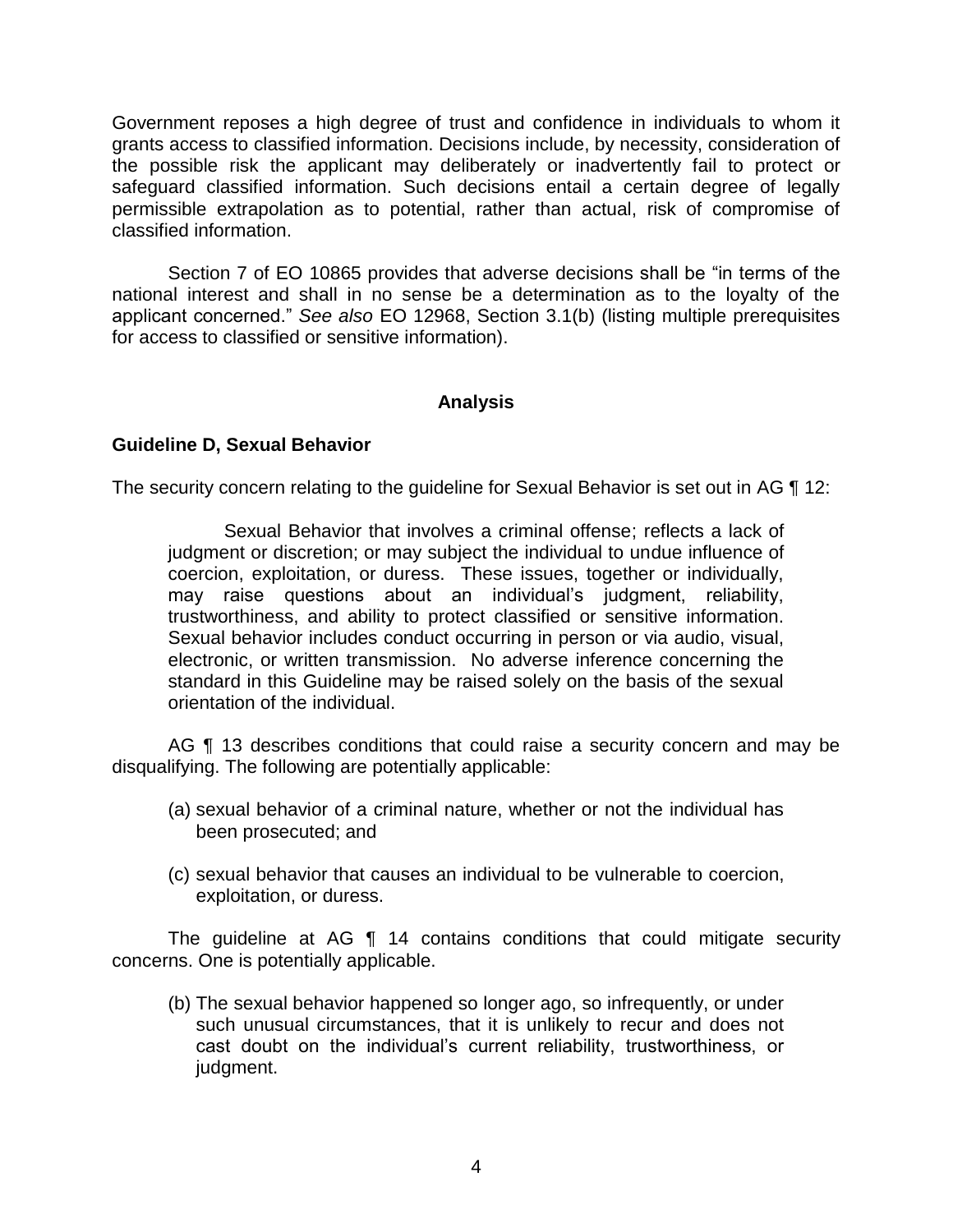#### **Guideline J, Criminal Conduct**

 The security concern relating to the guideline for Criminal Conduct is set out in AG ¶ 30:

Criminal activity creates doubt about a person's judgment, reliability, and trustworthiness. By its very nature, it calls into question a person's ability or willingness to comply with laws, rules and regulations.

AG ¶ 31 describes conditions that could raise a security concern and may be disqualifying. The following are potentially applicable:

- (a) a pattern of minor offenses, any one of which on its own would be unlikely to affect a national security eligibility decision, but which in combination cast doubt on the individual's judgement, reliability, or trustworthiness; and
- (b) evidence (including, but not limited to, a credible allegation, an admission, and matter of official record) of criminal conduct, regardless of whether the individual was formally charged, prosecuted or convicted.

AG **[1** 32 describes conditions that could mitigate security concerns including:

- (a) so much time has elapsed since the criminal behavior happened, or it happened under such unusual circumstances, that it is unlikely to recur and does not cast doubt on the individual's reliability, trustworthiness, or good judgment; and
- (d) there is evidence of successful rehabilitation; including, but not limited to, the passage of time without recurrence of criminal activity, restitution, compliance with the terms of parole or probation, job training or higher education, good employment record, or constructive community involvement

#### **Guideline E- Personal Conduct**

The security concern for Personal Conduct is set out in AG ¶ 15:

Conduct involving questionable judgment, lack of candor, dishonesty, or unwillingness to comply with rules and regulations can raise questions about an individual's reliability, trustworthiness, and ability to protect classified or sensitive information. Of special interest is any failure to cooperate or provide truthful and candid answers during national security investigative or adjudicative processes.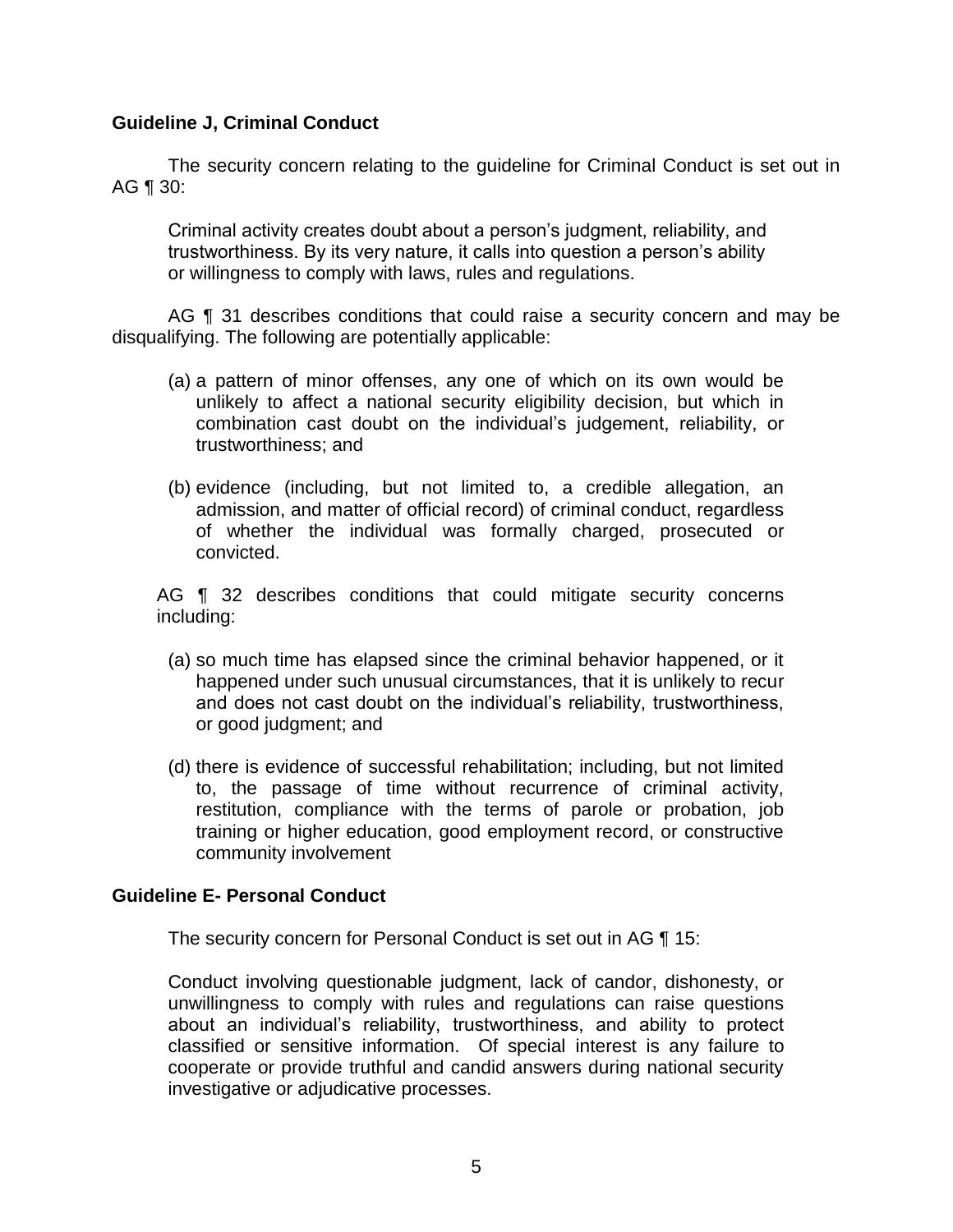The guideline notes several conditions that could raise security concerns under AG ¶ 16. Three are potentially applicable in this case:

(c) credible adverse information that is not explicitly covered under any other guideline and may not be sufficient by itself for an adverse determination, but which, when combined with all available information, supports a while-person assessment of questionable judgment, untrustworthiness, unreliability, lack of candor, unwillingness to comply with rules and regulations, or other characteristics indicating that the individual may not properly safeguard classified or sensitive information. This includes, but is not limited to, consideration of;

(2) any disruptive, violent or other inappropriate behavior; and

- (3) a pattern of dishonesty or rule violations;
- (d) personal conduct, or concealment of information about one's conduct, that creates vulnerability to exploitation, manipulation, or duress by a foreign intelligence entity or other individual or group. Such conduct includes:

(1) engaging in activities which, if known, could affect the person's personal, professional, or community standing;

(2) while in another country, engaging in any activity that is illegal in that country: and

(3) while in another country, engaging in any activity that, while legal there, is illegal in the United States; and

(g) association with person involved in criminal activity.

There are conditions mitigating security concerns under AG ¶ 17. However, none of them are applicable here:

(c) the offense is so minor, or so much time has passed, or the behavior is so infrequent or it happened under such unique circumstances that it is unlikely to recur and does not cast doubt on the individual's reliability, trustworthiness, or good judgment;

(d) the individual has acknowledged the behavior and obtained counseling to change the behavior or taken other positive steps to alleviate the stressors, circumstances, or factors that contributed to untrustworthy, unreliable, or other inappropriate behavior, and such behavior is unlikely to recur;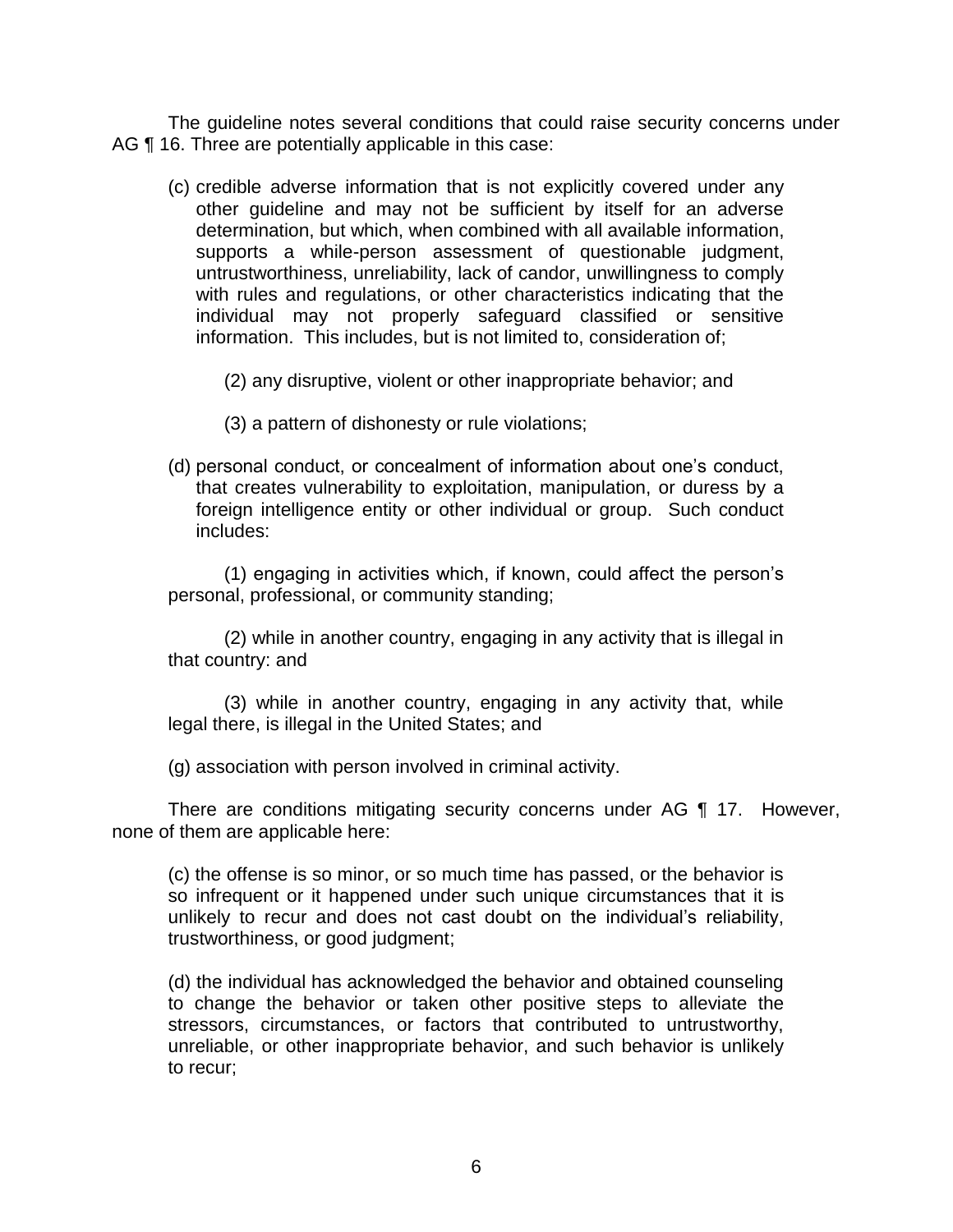(e) the individual has taken positive steps to reduce or eliminate vulnerability to exploitation, manipulation, or duress; and

(g) association with person involved in criminal activities was unwitting, has ceased or occurs under circumstances that do not cast doubt upon the individual's reliability, trustworthiness, judgment, or willingness to comply with rules and regulations.

 Applicant's twelve-year history of sexual misconduct, criminal conduct, and poor personal conduct demonstrates poor judgment, immaturity, and a total disregard for the judgment, reliability and trustworthiness, both because of the nature of the offenses, and the circumstances surrounding the offenses. Applicant engaged in this conduct in the United States in violation of the law, and in foreign countries without concern or regard for the fact that he possessed a DoD security clearance. It is noted that Applicant has not engaged in this sexual misconduct for the past two years, however, given his long history of misconduct, any doubt about a person's eligibility for access to classified information will be resolved in favor of national security. The beforelaw. These violations of the law give rise to serious concerns about Applicant's mentioned disqualifying conditions have been established and are not mitigated.

#### **Whole-Person Concept**

 Under the whole-person concept, the administrative judge must evaluate an applicant's eligibility for a security clearance by considering the totality of the applicant's conduct and all relevant circumstances. The administrative judge should consider the nine adjudicative process factors listed at AG ¶ 2(d):

(1) the nature, extent, and seriousness of the conduct; (2) the circumstances surrounding the conduct, to include knowledgeable participation; (3) the frequency and recency of the conduct; (4) the individual's age and maturity at the time of the conduct; (5) the extent to which participation is voluntary; (6) the presence or absence of rehabilitation and other permanent behavioral changes; (7) the motivation for the conduct; (8) the potential for pressure, coercion, exploitation, or duress; and (9) the likelihood of continuation or recurrence.

Under AG  $\P$  2(c), the ultimate determination of whether to grant eligibility for a security clearance must be an overall commonsense judgment based upon careful consideration of the guidelines and the whole-person concept.

 I considered the potentially disqualifying and mitigating conditions in light of all facts and circumstances surrounding this case. I have incorporated my comments under Guidelines D, H, and E, in my whole-person analysis. Based upon the facts and analysis set forth above, Applicant has failed to provide sufficient evidence to demonstrate that he meets the qualifications for a security clearance.